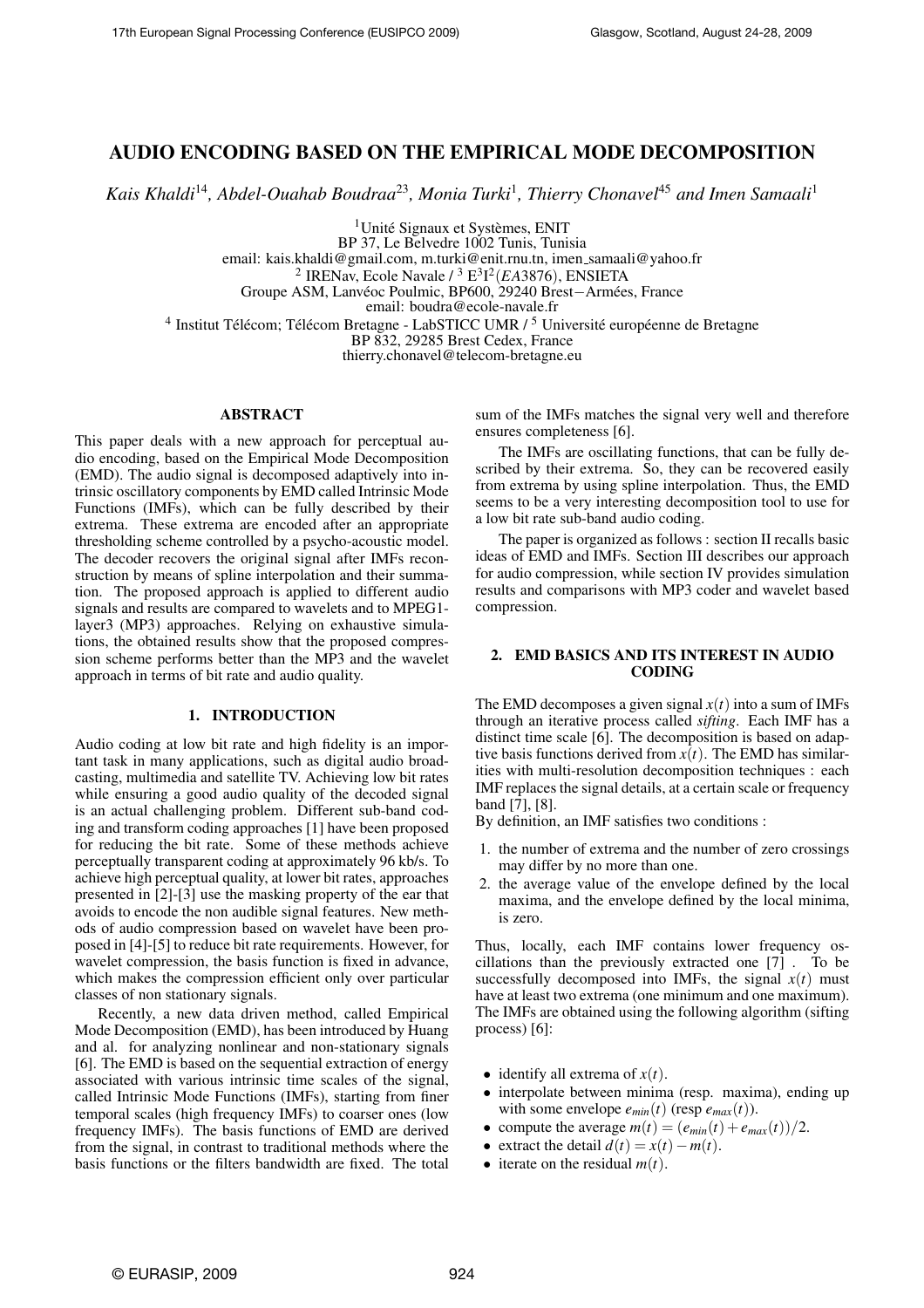The signal  $x(t)$  is then described as follows:

$$
x(t) = \sum_{j=1}^{C} \text{IMF}_{j}(t) + r_{C}(t)
$$
 (1)

where IMF<sub>*i*</sub>(*t*) is the IMF of order *j* and  $r_C(t)$  is the residual. The *C* value is determined automatically using the stopping criterion standard deviation *SD*. Usually, SD is set between 0.2 to 0.3 [6].

As earlier recalled, the IMFs are zero mean and have oscillating shape properties. With a view to compression, these are interesting features. Indeed, most relevant information of the IMF can be represented by its extrema. Roughly, this aims to sample the IMF almost regularly at twice its frequency. Figure 1 shows the plots of an IMF and its approximate obtained by spline interpolation of the extrema. A comparative examination of the actual IMF and its estimate shows the effectiveness of the spline interpolation for the reconstruction of the IMF. Indeed, we see that the error corresponding to the difference between the true and the reconstructed IMF is negligible.

#### 3. IMFS ENCODING

The proposed coding scheme is shown in figure 2. The first step consists in a segmentation of the audio signal into frames of length 512 samples [3]. Then, each frame is decomposed by EMD into IMFs and a residual. Since the residual represents a trend, and the audio signal IMFs is zero mean, it is clear that the residual  $r<sub>C</sub>(t)$  can be neglected and only the IMFs are considered for encoding.

In a second step, the number of extrema for each IMF are reduced by using an appropriate masking threshold fixed so that the energy of IMF's estimating error remains below the masking curve corresponding to the IMF. The latter is computed using the psychoacoustic model used in MPEG1 [3]. In fact, when, the error's energy level is under the masking curve, the threshold needs to be modified. This reduction of the number of extrema controlled by the masking curve gives significant compression gain while preserving the listening quality.

Since the EMD can be seen as a type of wavelet decomposition [8], the threshold parameter is very soon given by a standard wavelet coefficients thresholding procedure [10]. The following expression gives for each IMF the initial value of the thresholded ( $\tau_{i,0}$  or  $\tau_i$ ) [9]:

$$
\tau_j = \begin{cases} 0.05 \, \max_{\tilde{\sigma}_j} |\text{IMF}_j(t)|, & \text{if } \tilde{\sigma}_j = 0 \\ \tilde{\sigma}_j, & \text{else} \end{cases} \tag{2}
$$

where the noise level  $(\tilde{\sigma}_j)$  is given by [10], [11]:

$$
\tilde{\sigma}_j = \text{Median}\left\{|\text{IMF}_j(t) - \text{Median}\left\{\text{IMF}_j(t)\right\}|\right\}. (3)
$$

Although there exist different non linear thresholding functions [12], in the present work, hard thresholding is used:

$$
e_j = \begin{cases} E_j, & \text{if } |E_j| > \tau_j \\ 0, & \text{if } |E_j| \le \tau_j, \end{cases}
$$
 (4)

where  $e_i$  et  $E_i$  represent respectively the thresholded and the initial extremal values. To confirm this first choice of the

threshold, the estimated IMF is reconstructed from non zero thresholded extrema by using spline interpolation. If the error's energy is under the masking curve of the IMF, we iterate the thresholding procedure by reducing the threshold value, as following [13].

$$
\tau_{j,i} = \frac{\tau_{j,i-1}}{2},\tag{5}
$$

where  $\tau_{j,i}$  is the threshold parameter of the IMF<sub>j</sub> at the iteration number  $i$  ( $i > 1$ ). Clearly, the thresholding procedure is an iterative process: aiming at estimating an IMF from a reduced number of extrema, while ensuring the inaudibility of the estimation error. Figure 2 illustrates such aspect for a frame of the audio signal.

In this work, each extremum is coded over 8 bits and a classical scalar quantization is used for the purpose. In fact, 8 bits are enough to guarantee that the quantization error remains below the masking curve. However, better performance can be achieved by using lossless compression such as Huffman or Lempel-Ziv encoding techniques to store data. These techniques account for probability of occurrence of encoded data to reduce the number of bits allocated to. Although Lempel-Ziv is not optimum, the decoder needs not to know the encoding dictionary [16].

The different steps of the compression procedure are summarized as follows:

- Divide the original signal into frames.
- Fix the stopping criterion of the sifting process, and extract the *j*<sup>th</sup> IMF,  $j \in \{1, ..., C\}$ , and the residual  $r_C(t)$  for each IMF.
- For IMF *j*, determine all the extrema, and calculate the threshold  $\tau_i$  using relations (2) and (5).
- Threshold the extrema of the IMFs as in relation (4).
- Quantize and encode non-zero thresholded extrema.
- Decoder : reconstruct the compressed frame by summoning interpolated IMFs and rebuilt the signal.

## 4. RESULTS

Three test audio signals (guitar, violin and sing) sampled at 44.1 kHz are used to illustrate the effectiveness of the proposed compression scheme. Each sample of the audio signal is coded over 9 bits. Figure 3 shows the considered signals. The results of the proposed codec is compared to those of the MP3 and the wavelet compression technique. The performance evaluation is based on objective criteria such as the Peak Signal to Noise Ratio (PSNR) and Compression Ratio (CR) [14], and subjective ones such as Subjective Difference Grade (SDG) and instantaneous Perceptual Similarity Measure (PSMt) [15].

Each signal is divided into frames of size 512 samples [3]. Using the EMD, each frame is decomposed into IMFs and residual. For illustration, figure 4 shows that the EMD decomposes a frame of the song signal into 5 IMFs and a residual. According to this decomposition, we can see that the number of extrema decreases from one IMF to the next.

Figure 5 shows the number of initial and thresholded extrema versus the number of IMFs for this frame. By applying the thresholding controlled by the psycho-acoustic model, the number of the thresholded extrema of each IMF decreases compared to the number of initial extrema. In fact, this reduction of the number of extrema to be coded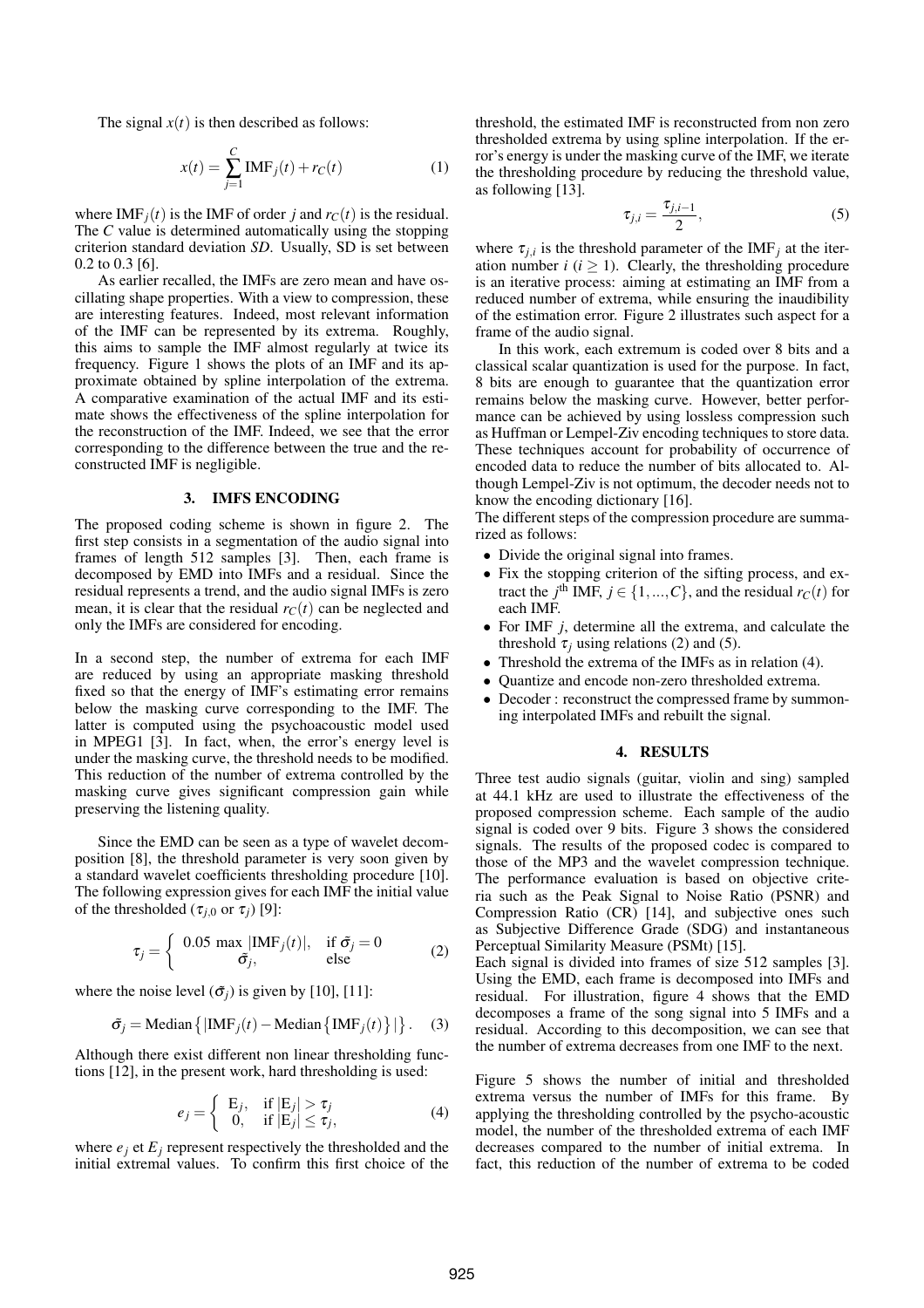besides that 8 bits are allowed to each extremum ensures a significant gain in terms of bit rate.

For deeper investigation, we apply the proposed codec, the MP3 codec and the wavelet compression technique to the three considered signals. The obtained values of PSNR, CR, SDG and PSMt are summarized in Table 1. For wavelet compression, Daubechies wavelet of order 8 is used. This choice is motivated by its good behavior for audio encoding, compared to other wavelets [5]. A careful examination of the results reported in Table 1, shows that the proposed coder performs remarkably better than wavelet and MP3 compressions. Indeed, it offers higher values of CR with similar or slightly better audio quality. In particular for violin signal an improvement is achieved in terms of bite rate and listening quality as the CR, ODG and PSMt are higher than those offered by MP3 and Wavelet compression.

## 5. CONCLUSION

In this paper, a new approach for low bit rate perceptual audio coding is proposed. It is based on the efficient Empirical Mode Decomposition and psycho-acoustic model. The obtained results for three different audio signals are very promising. Indeed, they have proved that the present coding scheme offers lower bit rate and comparable or better listening quality than the MP3 coder and the wavelet compression technique. A large class of audio signals is necessary to confirm the obtained results. This work constitutes a first step in audio coding based on EMD. As future work, we plan to study bit allocation using psychoacoustic model and coding technique for more reduced bit rate.

#### **REFERENCES**

- [1] J.D. Johnston, "Transfom coding of audiosignals using perceptual criteria," *IEEE. Select Areas Commun.*, vol. 6, pp. 314-323, 1988.
- [2] K. Brandenburg and G. Stoll, "ISO-MPEG-1 audio: A generic standard for coding of high-quality digital audio," *J. Audio Eng. Soc.*, vol. 42, no. 10, pp. 780-792, 1994.
- [3] P. Noll, "MPEG digital audio coding," *IEEE Sig. Process. Magazine,* vol. 14, no. 5 pp 59-81, 1997.
- [4] P. Srinivasan and L. H. Jamieson, "High Quality Audio Compression Using an Adaptive Wavelet Packet Decomposition and Psychoacoustic Modeling," *IEEE Trans. Sig. Process.*, vol. 46, no. 4, 1998.
- [5] P. R. Deshmukh, "Multiwavelet decomposition for audio coding," *IE(I) Journal-ET* vol. 87, pp. 38-41, 2006.
- [6] N.E. Huang et al., "The empirical mode decomposition and Hilbert spectrum for nonlinear and non-stationary time series analysis," *Proc. Royal Society A*, vol. 454, no. 1971, pp. 903-995, 1998.
- [7] N.E. huang, "Empirical mode decomposition for analyzing acoustical signals", *US Patent*, App. 10/073,957, 2002
- [8] P. Flandrin, G. Rilling and P. Gonçalvès, "Empirical mode decomposition as a filter bank," *IEEE Sig. Proc. Lett.*, vol. 11, no. 2, pp. 112-114, 2004.
- [9] M. Misiti, Y. Misiti, G. Oppenheim, J. M. Poggi, "Matlab Wavelet ToolBox," *Math Works Inc.*, 1996.
- [10] A.O. Boudraa and J.C. Cexus, "Denoising via empirical mode decomposition," *Proc. IEEE ISCCSP*, Marrakech, Morocco, 4 pages, 2006.
- [11] K. Khaldi, A.O. Boudraa, A. Bouchiki and M. Turki-Hadj Alouane, "Speech Enhancement via EMD", *EURASIP Journal on Advances in Signal Processing*, Special issue on "The Empirical Mode Decomposition and the Hilbert-Huang Transform", vol. 2008, Article ID 873204, 8 pages, 2008.
- [12] S. Mallat, *Une exploration des signaux en ondelettes*, Ellipses, Ecole Polytechnique, Palaiseau, 2000.
- [13] A. Mertins, *Signal Analysis: Wavelets, Filter Banks, Time-Frequency Transforms and Applications*, 1999.
- [14] E. B. Fgee, W. J. Phillips and W. Robertson, "Comparing Audio Compression using Wavelets with other audio Compression schemes," *Proc. IEEE Canadian Conf. Electrical and Comput. Eng.*, Canada, pp.698-701, 1999.
- [15] R. Huber and B. Kollmeier, "PEMO-QA New Method for Objective Audio Quality Assessment Using a Model of Auditory Perception," *IEEE Trans. Audio, Speech and Language Process.*, vol. 14, no 6, 2006.
- [16] T. Welch,"A technique for high-performance data compression." *Computer*. Vol. 17, pp. 8-19, June 1984.



Figure 1: Original IMF and estimated version by spline interpolation.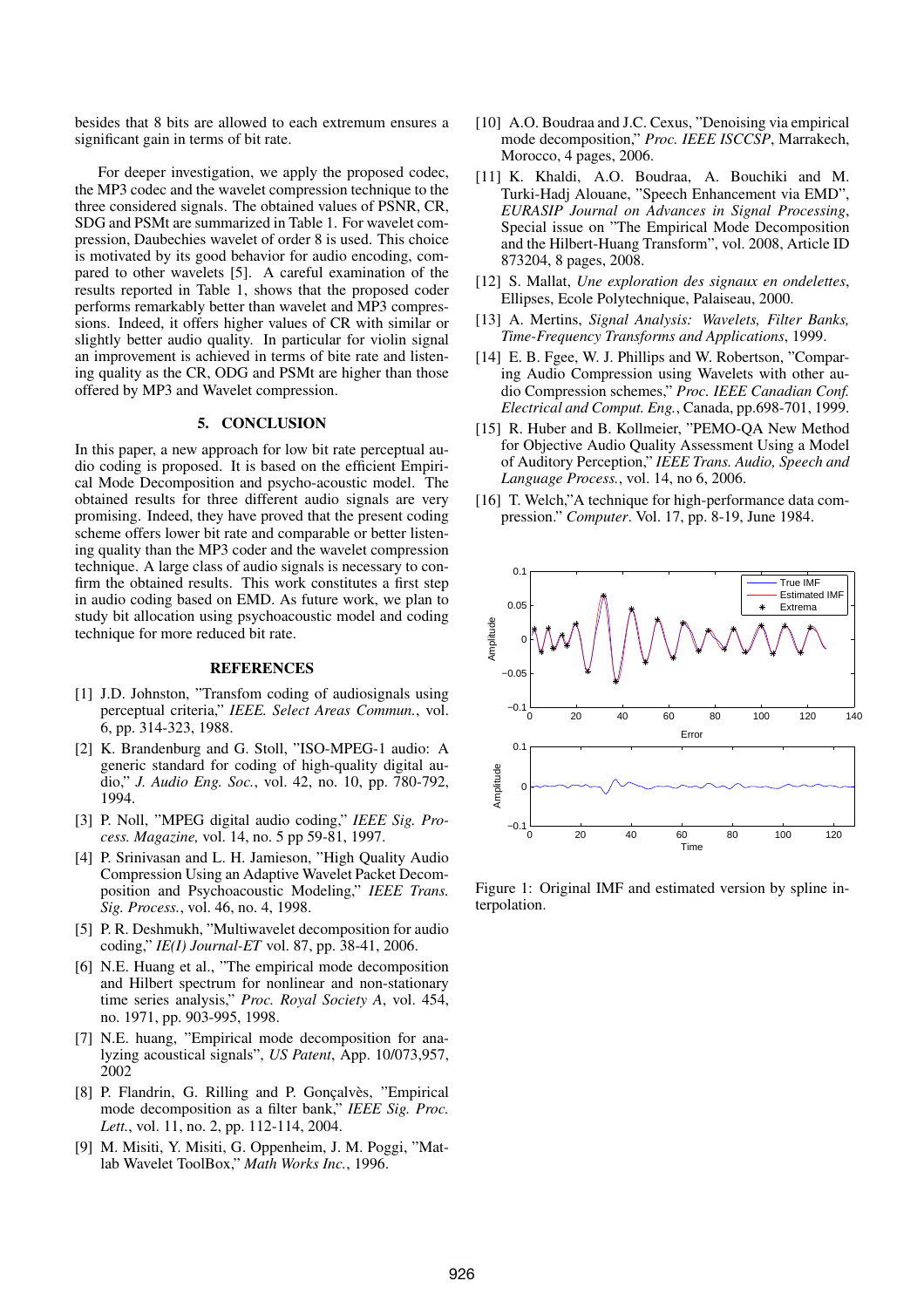



Figure 4: EMD of a frame (song).

Figure 2: Encoding scheme.



Figure 3: Original audio signals (guitar, violin and song).



Figure 5: Variations of average number of initial and thresholded extrema values versus the number of IMFs in the frame.